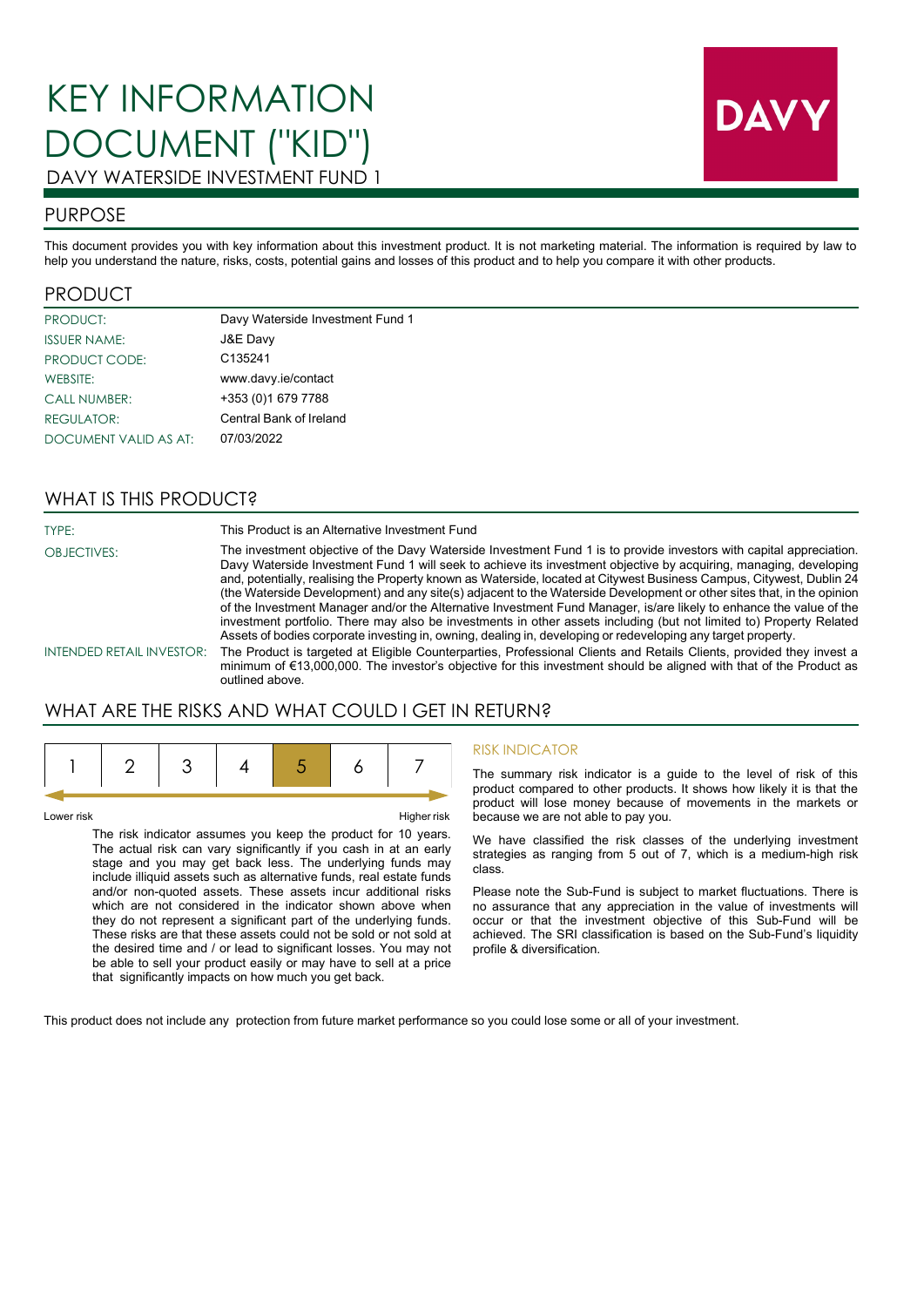#### PERFORMANCE SCENARIOS

Market developments in the future cannot be accurately predicted. The scenarios shown are only an indication of some of the possible outcomes based on recent returns. Actual returns could be lower.

| <b>SURVIVAL SCENARIOS</b>  |                                     | YEAR          | 5 YEARS      | 10 YEARS<br><i><b>IRECOMMENDED</b></i><br><b>HOLDING PERIOD)</b> |
|----------------------------|-------------------------------------|---------------|--------------|------------------------------------------------------------------|
| STRESS SCENARIO            | What might you get back after costs | 8 194.53 EUR  | 8 273.02 EUR | 7 639.73 EUR                                                     |
|                            | Average return each year            | $-18.05%$     | $-3.72%$     | $-2.66%$                                                         |
| UNFAVOURABLE SCENARIO      | What might you get back after costs | 9448.52 EUR   | 8 737.71 EUR | 8 182.86 EUR                                                     |
|                            | Average return each year            | $-5.51%$      | $-2.66%$     | $-1.99%$                                                         |
| <b>MODERATE SCENARIO</b>   | What might you get back after costs | 9 993.58 EUR  | 9852.92 EUR  | 9 679.88 EUR                                                     |
|                            | Average return each year            | $-0.06%$      | $-0.3%$      | $-0.32%$                                                         |
| <b>FAVOURABLE SCENARIO</b> | What might you get back after costs | 10 469.84 EUR | 11 005.1 EUR | 11 342.17 EUR                                                    |
|                            | Average return each year            | 4.7%          | 1.93%        | 1.27%                                                            |

This table shows the money you could get back over the recommended holding period, under different scenarios, assuming that you invest 10000 EUR.

The scenarios shown illustrate how your investment could perform. You can compare them with the scenarios of other products.

The scenarios presented are an estimate of future performance based on evidence from the past, and are not an exact indicator. What you get will vary depending on how the market performs and how long you keep the investment.

# WHAT HAPPENS IF J&E DAVY IS UNABLE TO PAY OUT?

You may face a financial loss should the Manufacturer or depositary, Northern Trust Fiduciary Services (Ireland) Limited, default on their obligations. There is a compensation fund available for investors under the Investor Compensation Act, 1998 (the "Act") where the criteria for payment of compensation under the Act have been fulfilled. Further details are available from the Manufacturer.

## WHAT ARE THE COSTS?

### COSTS OVER TIME

The Reduction in Yield (RIY) shows what impact the total costs you pay will have on the investment return you might get. The total costs take into account one-off, ongoing and incidental costs.

The amounts shown here are the cumulative costs of the product itself, for three different holding periods. They include potential early exit penalties. The figures assume you invest 10,000 EUR. The figures are estimates and may change in the future.

The person selling you or advising you about this product may charge you other costs. If so, this person will provide you with information about these costs, and show you the impact that all costs will have on your investment over time.

| INVESTMENT 10000 EUR            |                   |              | IF YOU CASH IN AFTER 1 YEAR IF YOU CASH IN AFTER 5 YEARS IF YOU CASH IN AFTER 10 YEARS |
|---------------------------------|-------------------|--------------|----------------------------------------------------------------------------------------|
| <b>Total costs</b>              | <b>208.11 EUR</b> | 1 069.56 EUR | <b>2 215.61 EUR</b>                                                                    |
| Impact on return (RIY) per year | 2.08%             | 2.08%        | $2.08\%$                                                                               |

#### COMPOSITION OF COSTS

The table below shows:

\* The impact each year of the different types of costs on the investment return you might get at the end of the recommended holding period.

\* What the different cost categories mean.